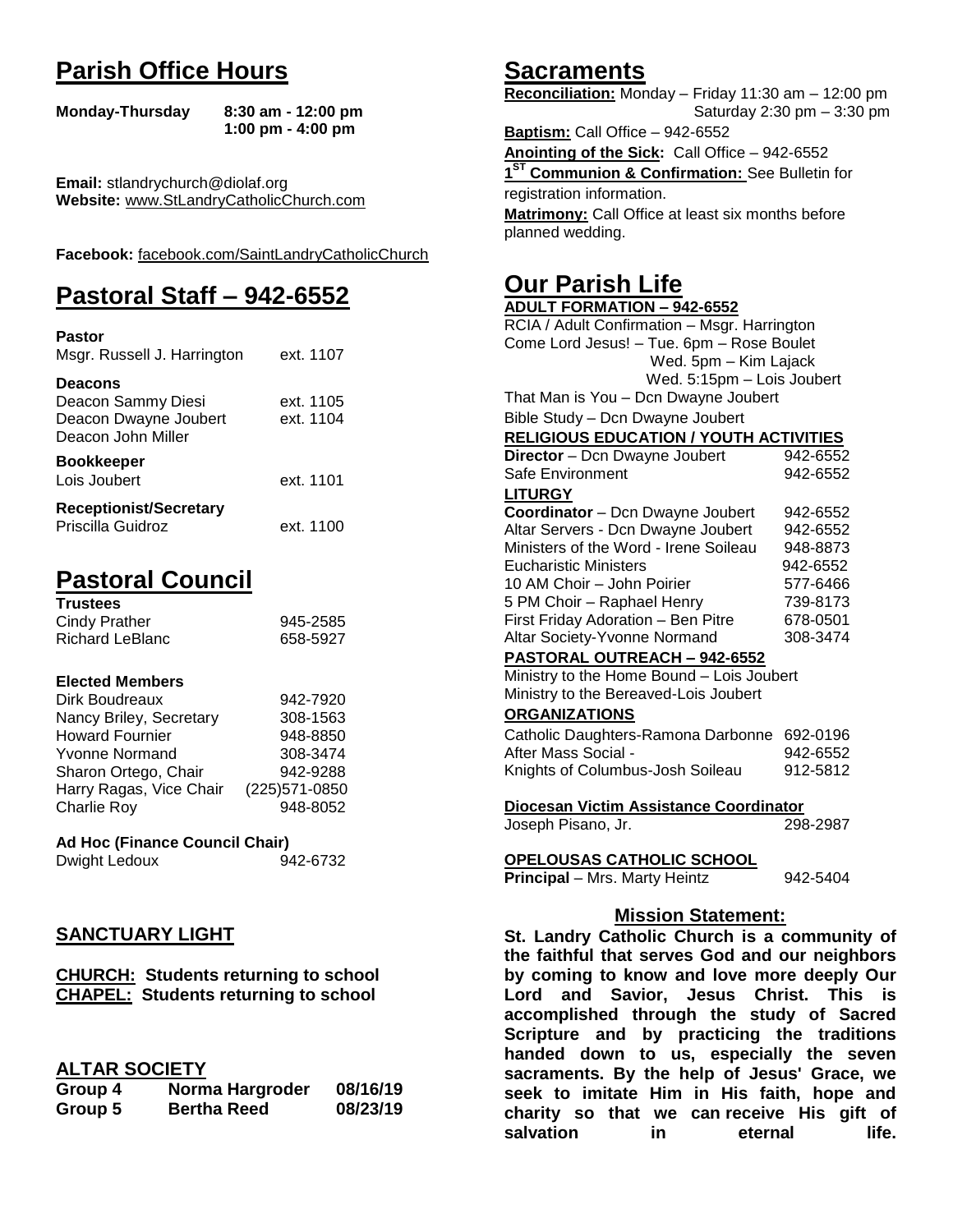# **Volume 68, No. 33 –** *Nineteenth Sunday of Ordinary Time* **– August 11, 2019**

## *From the Desk of Msgr. Harrington…*

The new school year is upon us. The hustle and bustle of school preparation is rushing its way across the land. It has become as high-pressured as Christmas. Families need to get this or that or lots of this or that to be ready for the beginning of school. Faculty and administration are preparing classrooms, bulletin boards, locker rooms, myriads of forms and things to be filled out, processed, filed. To say that preparing for the beginning of school is a stressful time for families and school personnel is an understatement. The energy it takes to make sure everything is ready and functioning is overwhelming.

In simpler times, it was only about getting new pencils, colors, paper and a few new clothes to address the serious growth spurt over the summer – not to succumb to the demands and whims of the current reigning fashionistas. Times have definitely changed.

In the midst of all the anxiety and worry, excitement and resentment we attune our listening to the invitation to begin again. For some of our smaller brothers and sisters it is the song of beginning, of entry into formal education and the start of friendships and relationships that will last a lifetime. For our older brothers and sisters in education it might be the first heart-hint of 'I wonder if I should retire next year?'

Beginnings and new beginnings are about entering into the mystery of creation. The new light is different and brighter. The wind blows a new, fresh scent of hope and possibility. 'Who we were' ushers in 'who we are' and 'who we can be'. Possibility is set before us to give us opportunity to make new decisions and meander in new directions. We join hands with the Divine Master to become co-creators of a world unfinished, a world entrusted to us to be newly baptized. At this precipice of beginning we stand with The Anointed One, with the prophet to look out onto a new Jerusalem where we make better decisions and more life-giving choices.

All of us, not just those going into the classroom, receive the invitation to begin. Throughout the summer we listened to the scriptures relay Jesus' invitation to discipleship; how we follow, how we serve, what price we pay, how to be last to be first, how to pray, how to sit at His feet, how to be a brother or sister or neighbor – a good Samaritan. Our beginning is upon us. The call to discipleship now becomes the actions of disciples. Our calling becomes more than an invitation, but an empowerment to do ministry, to do the work of a disciple, to be church. All the preparation is brought to fulfillment; the work of co-creation begins.

Beginning reminds us to be grateful, always grateful that the Father gives us these beginnings and empowers us to do the work. He trusts us enough to invite us and gives us His Spirit to join Jesus in the journey. The Father believes in us to invite us to be co-creators with Him. He sent His Son to pilgrim with us in all beginnings and endings. We are given these opportunities to live out His Son's gospel and the mission of His Spirit. We begin again to say 'yes' to that wondrous invitation. We pray for the courage to follow through with our 'yes'.

Our prayers are also with Chad and Dylan who return to the seminary part of their discernment journey. We pray for their happiness and openness to God's presence. We are grateful for their ministry this summer and the giftedness they shared with us. May the Father continue to bless them in mercy and love.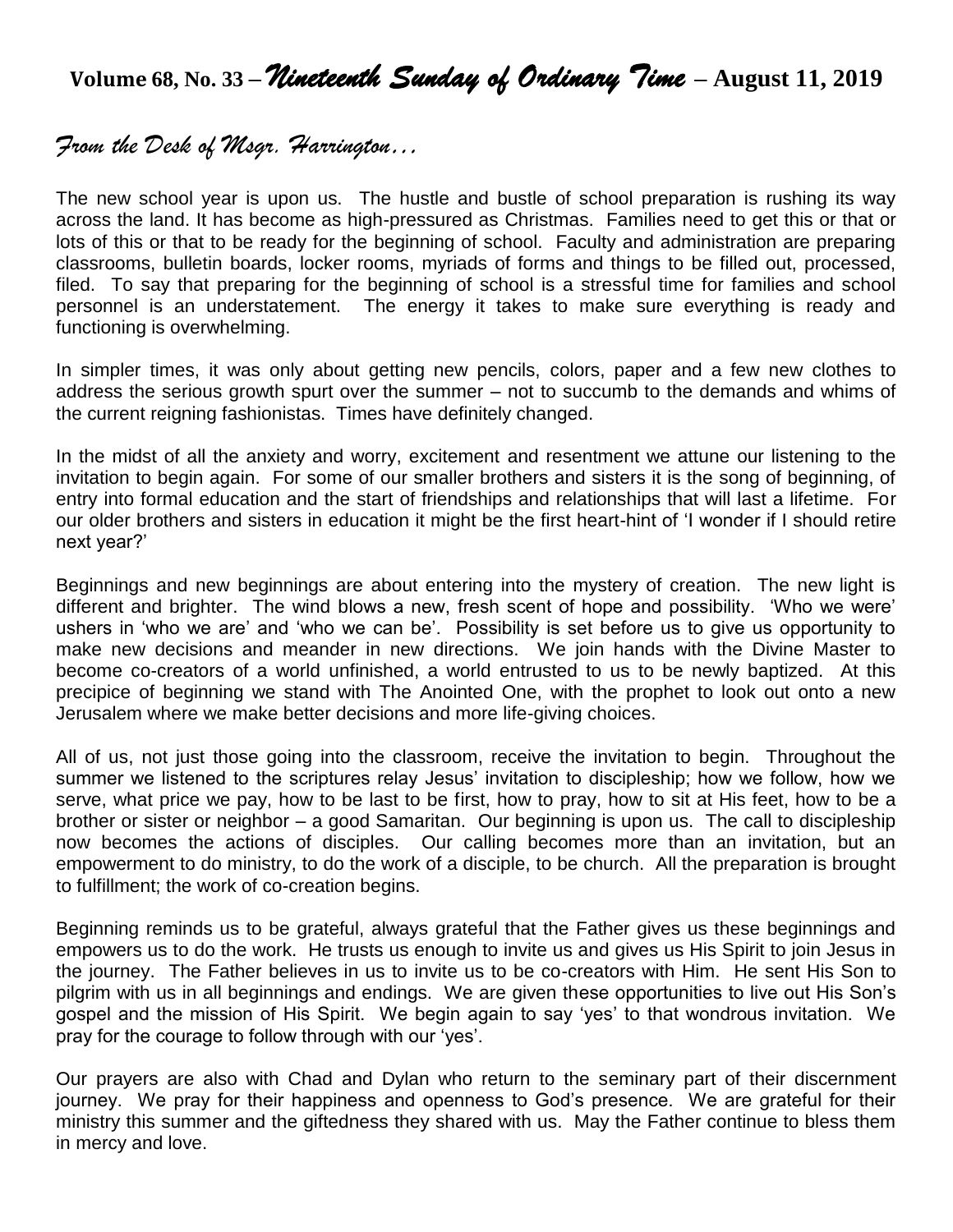## **POPE FRANCIS' INTENTIONS –**

**August - Families, Schools of Human Growth** That families, through their life of prayer and love, become ever more clearly "schools of true human growth."

#### **OFFERTORY COLLECTIONS – August 04, 2019**

| <b>REGULAR</b>            | \$10357.01 |
|---------------------------|------------|
| <b>GOAL</b>               | \$9000.00  |
| Maintenance & Repair Fund | \$2657.07  |
| Maintenance Endowment     | \$420.00   |
| Poor & Needy              | \$312.00   |
| Bishop's Services Appeal  | \$31.00    |
| <b>OCS Foundation</b>     | \$10.00    |

Thank You for Your Generosity!

### **2nd Collection**

**08/11/19** – Carmelite Mission Appeal **08/18/19** – No 2nd Collection

## **REMINDERS FOR THE WEEK**

**Sun. – 08/11**

- **Mon. - 08/12 5:45pm** Rosary @ Lafleur Monument
- **Tue. - 08/13 6:00pm** Come, Lord Jesus!

## **Wed. - 08/14**

| 5:00pm | Come, Lord Jesus! |
|--------|-------------------|
| 5:15pm | Come, Lord Jesus! |

## **Thu. - 08/15 – Feast of the Assumption – closed**

| 12:05pm | Mass            |
|---------|-----------------|
| 1:45pm  | <b>OCS Mass</b> |
| 5:30pm  | Mass            |

- **Fri. - 08/16 – Office Closed**
- **Sat. - 08/17**

**8:00am** Mass in **Valentin Hall**

## **READINGS FOR FAITH SHARING Nineteenth Sunday in Ordinary Time**

**Wisdom 18:6-9** On the long awaited Passover night,God's children offered the paschal sacrifice.

**Psalm 33** "Blessed the people the Lord has chosen to be his own."

Heb 11:1-2, 8-19 By faith we join our ancestors in faith, as together in hope we journey toward our homeland.

**Luke 12: 32-48** The Son of Man will come at an unexpected hour.

Each of today's readings assures us that we can always trust in God. Wisdom reminds us that the Chosen People's courage came from their faith in God's promises. Hebrews recalls Abraham's unwavering faith in what they cannot know, like when the master will return from a wedding. We cannot know the future, but we can know whom to trust.

## **PRAY FOR OUR SEMINARIANS**

| -Michael Vidrine                                     | St. John, Melville                                 |  |
|------------------------------------------------------|----------------------------------------------------|--|
| -Trey Fontenot                                       | Sacred Heart of Jesus, VP                          |  |
| -Garrett Broussard                                   | OLOGC, LC                                          |  |
|                                                      | Father, in your plan for our salvation you provide |  |
| shepherds for your people. Fill your Church with the |                                                    |  |
| spirit of courage and love. AMEN.                    |                                                    |  |

## **PRAY FOR A PRIEST EACH DAY**

| <b>Sunday, 08/04</b> | <b>Bishop Emeritus Jarrell</b> |
|----------------------|--------------------------------|
| <b>Monday, 08/05</b> | Fr. Johnathan Janise           |
| Tuesday, 08/06       | Fr. Rofinus Jas, SVD           |
| Wednesday, 08/07     | Fr. Stanley Jawa, SVD          |
| Thursday, 08/08      | Fr. Raymond Jones, SVD         |
| <b>Friday, 08/09</b> | Fr. Ryszard Kalinowski, SVD    |
| Saturday, 08/10      | Fr. Darrell Kelly, SVD         |

Eternal Father, we lift up to You, these and all the priests of the world. Sanctify them. Heal and guide them. Mold them into the likeness of Your Son Jesus, the Eternal High Priest. May their lives be pleasing to You. In Jesus' name we pray. AMEN

## **AFTER MASS SOCIALS**

**Each Sunday, following the 8am and 10am Masses we gather in the South Sacristy of the church for coffee & donuts and FELLOWSHIP! Everyone is welcome! Please use the outside entrance near the southeast corner of the church. Please do not enter through the sanctuary. Please NO FOOD in any other area of the church.**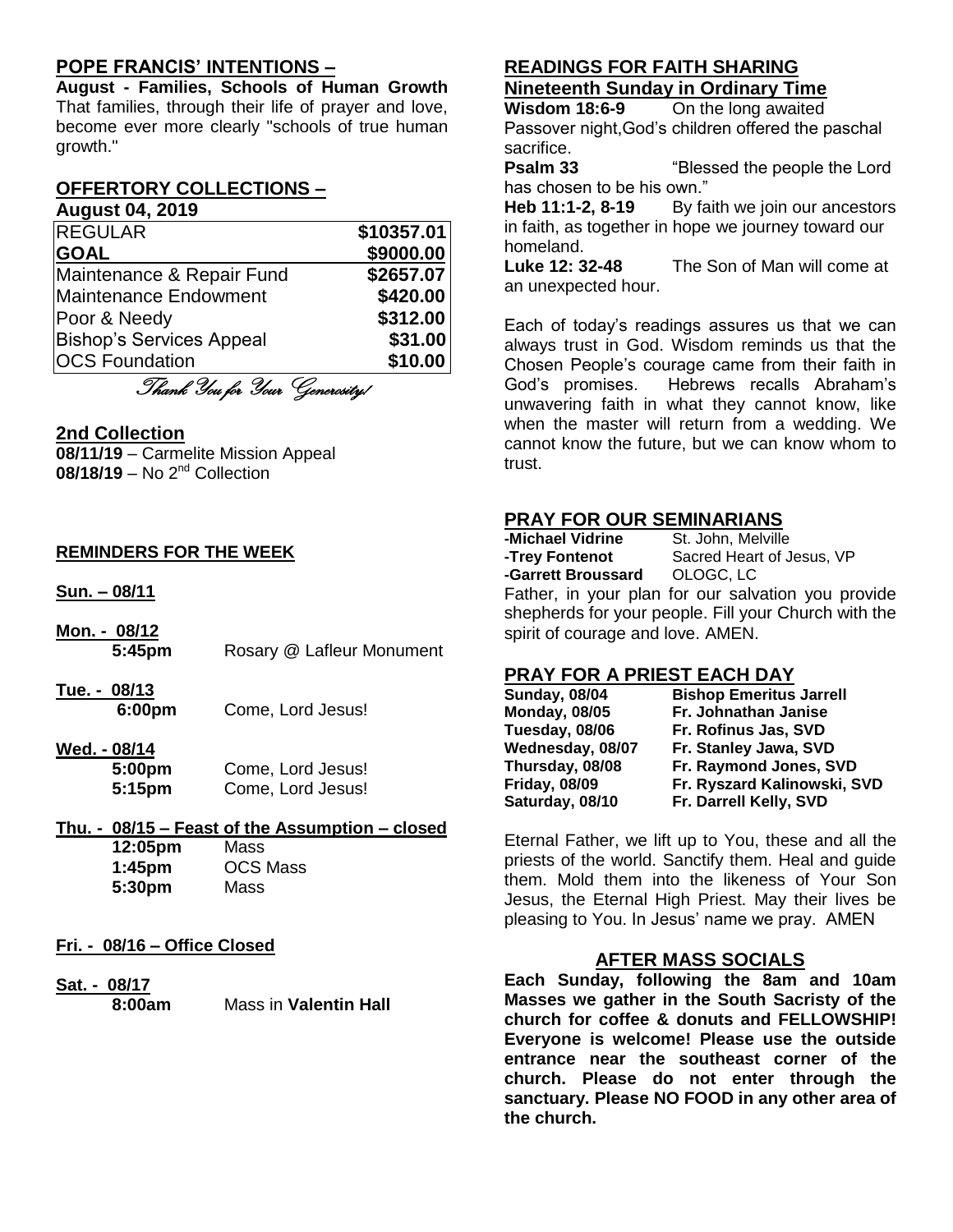## **MASS INTENTIONS**

## **Saturday, August 10**

**4:00pm** Leroy & Elia Huguet; Wayne, Jeanette & Jonathan Lalonde; Charles F. Going & Wm. Hatch Families; Norris Leger, Toby & Winnie Lalonde & Family; Carolyn M. Bertrand; Robert (Bob) Chachere; Barbara Burleigh Thibodeaux; Neal Whipp Family & Fr. Joseph C. DeLuca; Special Intention; Nola Guidroz; Madelyn McKinney; Ross Hulin; Frank & Marguerite Miller; Come, Lord Jesus Groups; Eli Thanh Huynh; Patrick Murray Labbe

## **Sunday, August 11**

**08:00am** Youle, Therese & John Ray Fontenot and Martin J. St. Amand; Patricia Ann Briggs; Bernel, Arthur & Eva Fontenot; Martin Sr., Angela, Martin Jr. & Wilda Cosgrove; Amar, Maryina & A. B. Courvelle Sr.; Jackie David Bordelon; Lonnie T. Ortego, Jr.; James Robin and deceased family members; M/M John, John Jr., Jacob & Michael FaKouri; Souls In Purgatory; Jolynn Bergeron(DA); Willard Andrepont, Gertrude A. &

Alvin Marks; Mayance Dupre (DA)

**10:00am** Patricia S. Woodson; Malcolm "Slick" & Margaret Martin; Jolynn Bergeron (DA); Nita & J. Y. Bordelon Sr.; M/M Ezra Martin & Denise Hull; Stephen Taylor; M/M Lee Martin, Jon Martin & Loray Martin Bertrand & Rita Darby; Lawrence Kelly & Darius & Zetta Deville; Harriet H. Doucet; M/M Stanley Vige; Dorothy (Vige) Lasseigne; M/M Emillian Bodin & Joyce Lagrange; M/M Kossuth Doucet; Lee & Beverly Faul & Mark Capone Jr.; Guise Tran Ho; Anna Lee Dupre; Carol, Joyce & Baby Ortego; Edna Aucoin (DA); William "Billy" H Jarrell, Jr.

**5:00pm** St. Landry Church Parishioners **Monday, August 12**

**12:05pm** Nita & J. Y. Bordelon Sr. **Tuesday, August 13**

**12:05pm** Bryan (BD) Joubert & Family; Nita & J. Y. Bordelon Sr.; Timothy Manuel & Family

### **Wednesday, August 14**

**12:05pm** Father Joe Breaux; Nita & J. Y. Bordelon Sr.

## **Thursday, August 15**

**12:05pm** Roy & Justine L. Elder Family; Danny & Anna Richard; Drucella F. Harper; Nita & J. Y. Bordelon Sr.; Harriet H. Doucet; Beverly Claire Hebert Nash; Lloyd Arnaud & Hilary Dupre Families; Shawn King DeJean; Anita B. Collins (BD); Ann Hollier Sanders (BD; James E. Martin **5:30pm** Mercedes A. & Scott A. Henry **Friday, August 16**

**12:05pm** Mayance Dupre (BD); Nita & J. Y. Bordelon Sr.

## **PRAYER INTENTIONS**

Rena Mae Angelle, Dannie Ardoin, Brenda & Dennys Baird, Camden Barnard, Victoria Barron, Addi Baquet, Eric Baquet, Mona Bernard, Rada Bono, Derek Bourque, Connie Benoit, James Buford Bergeron, Paula Bienvenu, Robert Bienvenu, Marty Billeaudeau, Randy Bordelon, Ricky Bordelon, Alexandra Boudreaux, Mildred D. Boudreaux, Joan Brady, Judy Smith Briscoe, Eden Broussard, Nico Campbell, German Cardoza, Kennadi Claire, Ronnie Collette, Liz Constanino, Betty Cormier, Leroy Darbonne, Glenda G. Darbonne, Christopher Darby, Francis "Flossie" David, Angie Dejean, Rose DeKerlegand, Barbara Dopson, Lee Dubuc, Wanda Dupre, Glyn Durio, Willie Mae Emonet, Johnny Fontenot, Brandon Fuselier, Glenda Gaudet, Albert Going, Robert Going, Jr., Sarah Groth, Rita Guidroz, Amelia Guillory, Gabrielle Hanson & Family, Norma Hargroder, Jeanette Harville, Carol Hebert, Scott Hebert, Eva Herbert, Corrace Hollier, Rosalie Jackson, Bryan Fontenot, Linda L. Fontenot, Jo Ann Jones, Leon Khan, Joyce LaCasse, Charles Kenneth Lalonde, Sr., Virgie Lanclos, Lisa Leblanc, Jenny Ledoux, Ronald Leger, Sawyer Leger, Paul Leleux, Margie Lintzen, Cassandra Marceaux, Malcolm Marcus, Kathy Martin, Verna Martin, Heather E. Matt, Sidney Matt, Marguerite Miller, Taylor Morales, Glenda Moreau, Julia Ortego, Gene Paillet, Mary Paillet, Elliot Pavlovich, Glenda Pitre, Michelle Poulet, Butch Richard, Gerald Roy, Emery Richard, Jessie Richard, The Keith Richard Family, Geneva Scallon, Pap Roy, Jason Sonnier, Clara Smith, Elaine Soileau, Ronald Speyrer. Fred Stafford, Andrew Stelly, Audrey Stelly, Becky Sylvester, Andrew Tarleton, Richard Tatman, Ervin Thibodeaux, Margaret Thibodeaux, Brett Walker, Augustine Wilson, Brad Woodel, Evelyn Wyble, Caleb Zachary

**(It is diocesan policy that we must have permission from any individual that is to be placed on the list of intentions prior to their name being listed.)**

## **THANK YOU**

**The family of Eddie Stelly wishes to acknowledge the Friends of the Bereaved for their kind expression of sympathy. "It will always be remembered."**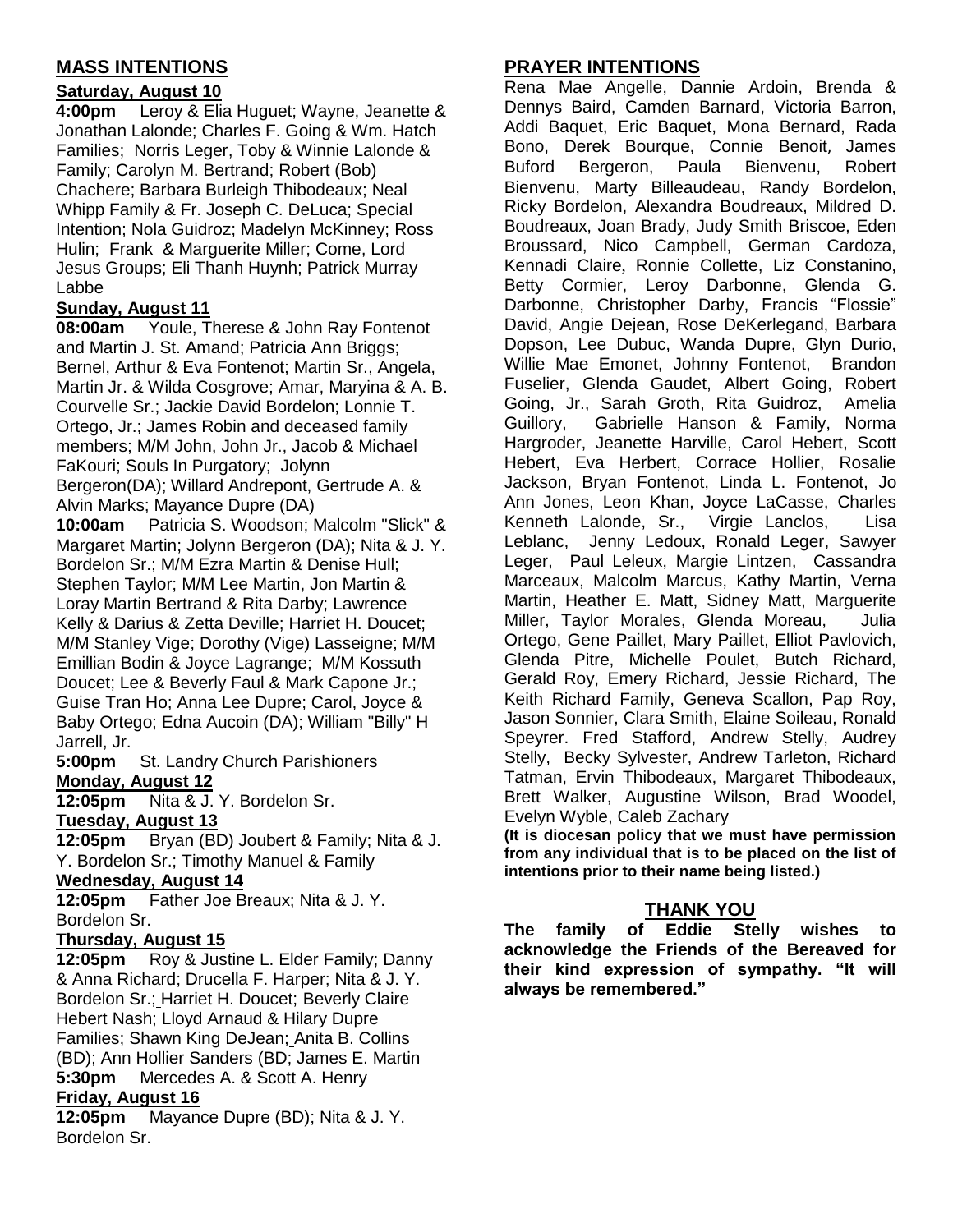## **HOLY DAY OF OBLIGATION**

**The Mass schedule for the feast of the Assumption of the Blessed Virgin Mary (Thursday) is 12:05pm & 5:30pm in Church. There will be a Mass in the OCS gym at 1:45pm.**

### **ALTAR SOCIETY**

**The Altar Society meets on the second Monday of every month at 5:15pm in Valentin Hall. We are always welcoming New Members to be a part of our mission to assist in beautifying our church for the sacred liturgies. Our next meeting will be in September! (Summer Break!) For more information call Yvonne Normand @ 337-308-3474 or Janis Courvelle @ 337-789- 0971.** 

## **ALTAR SERVERS**

**We are always looking for more young people who desire to serve our Lord in this very important ministry! All Students who have made their 1st Holy Communion through HS are invited to become servers… Parents contact Deacon Joubert for more information.**

#### **MUSIC MINISTRY**

**We are always looking for new voices to enhance our ministry of liturgical music! If you feel called to share your talents in this capacity, call one of our choir directors – JP Poirior (337) 577-6466 or Rafael Henry (337) 739-8173, or call the parish office and someone will get with you!**

### **KNIGHTS of COLUMBUS**

**The Knights of Columbus, Council #1173 meets on the second Thursday of each month. Call Josh Soileau (337)912-5812 if you are interested in joining.** 

### **SECOND COLLECTION**

**The SECOND COLLECTION THIS weekend (8/10 & 8/11) is for the Carmelite Mission Appeal about which Fr. Perez spoke during the Masses THIS weekend. Checks should be made payable to St. Landry Catholic Church.** 

### **HOLY GHOST YOUTH CONFERENCE**

**The SVD Associates of Holy Ghost Church are sponsoring the 3rd annual SVD Youth Day Conference on Saturday, 9/28/19 beginning at 7am at Holy Ghost Church in Opelousas. Students ages 10-19, as well pastors and youth ministers are invited to attend. Registration is**  **\$20 and includes a t-shirt. Any questions should be directed to Holy Ghost Church @ 337-942-7232.**

#### **ONLINE CATECHESIS**

**The Diocese of Lafayette has partnered with Franciscan University in Steubenville, Ohio, to give everyone in the diocese access to workshops that can help in their religious formation. Although some of the workshops are geared towards teachers, many simply give information on topics that many of us want to know more about (i.e. the Eucharist, Mary, New Testament, Old Testament). All you have to do is go to [www.franciscanathome.com/diolaf](http://www.franciscanathome.com/diolaf) to begin to create your account. The Office of Catechetics has a short 3 minute video on their webpage that will direct you on how to create an account. Our parish (or institution) has already been placed in the system, so all you have to do is create your personal account.**

### **GRIEVING DADS**

**Red Bird Ministries is offering an overnight weekend retreat at The Lodge in Butte La Rose (1031 La Salle St, Breaux Bridge, LA) for grieving fathers to experience hope, healing, and fellowship. Follow Me, will be held on Friday, September 20 - Sunday, September 22, 2019. Retreat concludes on Sunday at 11 AM. Men who have experienced any form of child loss are invited (including miscarriage, still birth, and the loss of an infant, child, adolescent, or adult child). Early Bird Registration - \$125 by 8/15/19. Late Registration - \$150 by 9/8/19. Sponsorships are available. Space is limited. Register now at redbird.love/dadsretreat.**

### **PRAYER FOR HURRICANE SEASON**

O God, Master of this passing world, hear the humble voices of your children. The Sea of Galilee obeyed your order and returned to its former quietude; you are still the Master of land and sea. We live in the shadow of a danger over which we have no control. The Gulf, like a provoked and angry giant, can awake from its seeming lethargy, overstep its conventional boundaries, invade our land and spread chaos and disaster. During this hurricane season, we turn to You, O loving Father. Spare us from past tragedies whose memories are still so vivid and whose wounds seem to refuse to heal with the passing of time. O Virgin, Star of the Sea, Our Beloved Mother, we ask you to plead with your Son in our behalf, so that spared from the calamities common to this area and animated with a true spirit of gratitude, we will walk in the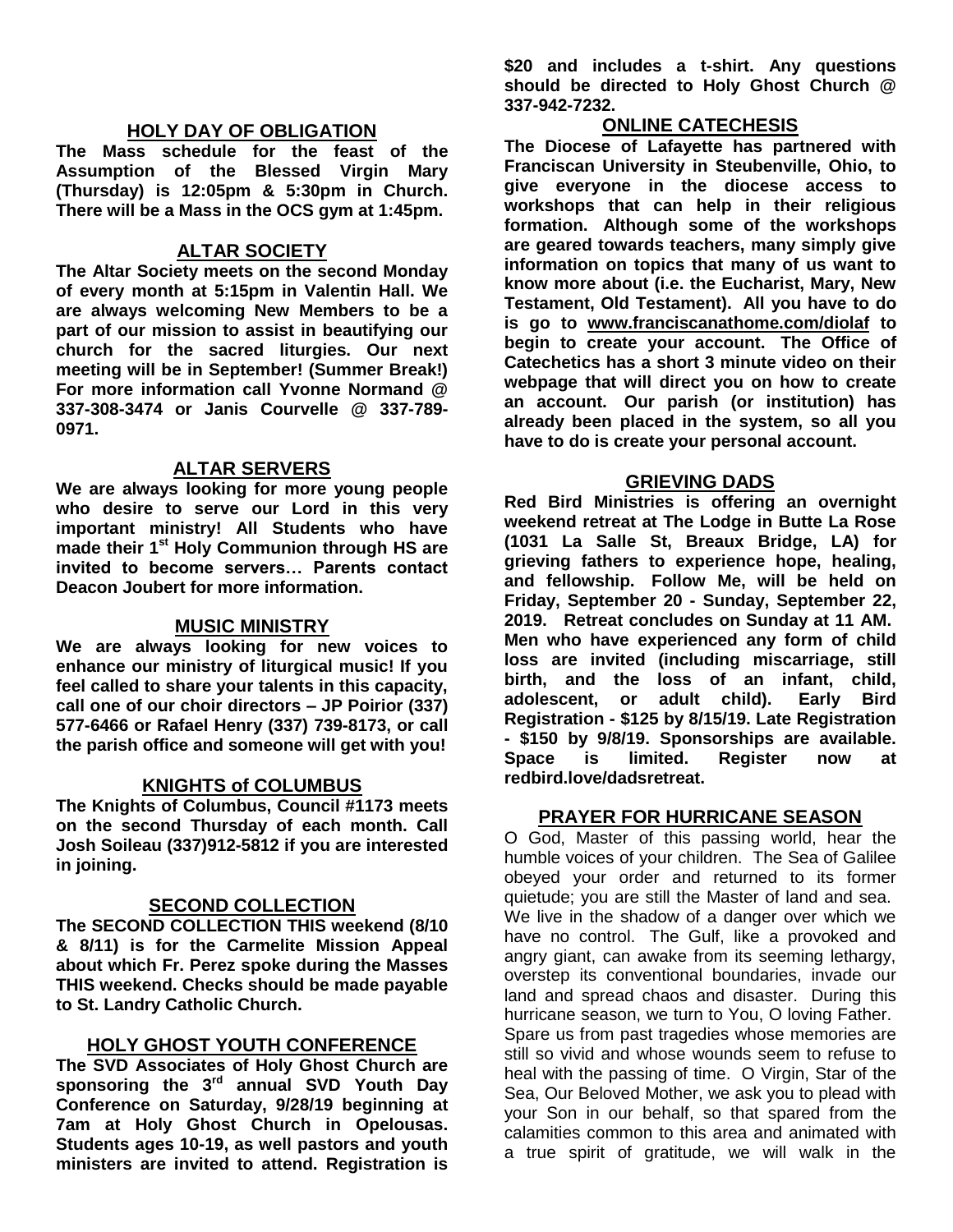footsteps of your Divine Son to reach the heavenly Jerusalem where a storm-less eternity awaits us.

#### **EXTRA – ORDINARY MINISTERS**

#### **August 17/18**

**Saturday – 4:00pm Altar Servers:** Katie & Broty Stelly **Extra-ordinary Ministers of the Eucharist:**  Howard Fournier, Julie Roy, Lorna Sue Miller, Paul & Betty Leleux **Reader:** Carl Graffagnino **Sunday – 8:00am Altar Servers:** Leigh Labrie, Beau & Ethan Stelly **Extra-ordinary Minister of the Eucharist:** Jackie Harbour, Phyllis Guidry, Jennifer Fontenot

**Reader:** Debbie Fay

#### **10:00am**

**Altar Servers**: Sam Chachere, Hieu & Jacob Tran **Extra-Ordinary Ministers of the Eucharist:** Paul Briley, Jackie Keyes, Joe Blumrich, Carolyn Jarrell **Reader:** Joshua St. Cyr, Dawn Blumrich **5:00pm** 

**Altar Servers:** Mark & Myles Collins **Extra-ordinary Ministers of the Eucharist:**

Brad Ortego, Mercy Jannise, Jeanie Anding, Carrol

Lafleur **Reader:** Gil Deville

#### **OCS CORNER**

**It is the first full week of the 2019-2020 year at OC! The Feast of the Assumption school mass will be held at 1:45 pm in St. Landry Catholic Church on Thursday. Please pray for our senior class as they complete their "senior retreat" on Friday and Saturday.** 

**OC yard signs are being sold by the junior high cheerleaders. We invite family and friends in the community to help us display our OC pride and support the cheer squad. Contact Mrs. Wagley, sponsor, at school for further information.**